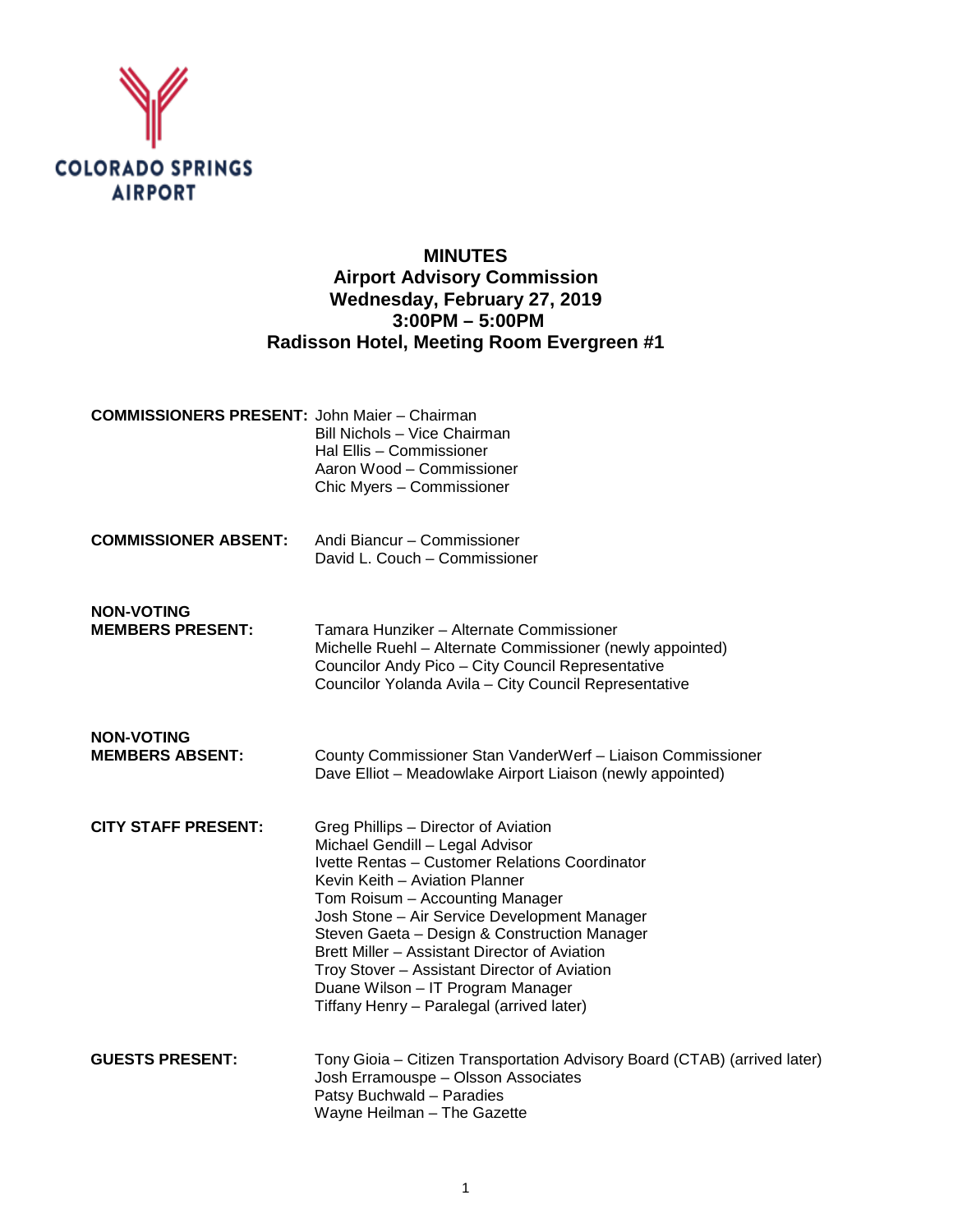#### I. **MEETING CALLED TO ORDER at 3:00PM FEBRUARY 27, 2019 by CHAIRMAN MAIER**

Councilor Pico announced that Michelle Ruehl and Mark Volcheff were appointed by City Council as the newest Alternate Commissioners.

Chairman Maier also announced that Dave Elliot was appointed by City Council as the Meadowlake Airport Liaison.

In acknowledgment of Black History Month, Chairman Maier recognized the late Rev. Milton E. Proby and his contributions to the Community.

On behalf of the Commission, Chairman Maier expressed sympathy and condolences to the family of Walter D. Miller who recently passed. Walter D. Miller served on the AAC for six years and as the Chairman.

#### II. **APPROVAL OF THE JANUARY 23, 2019 MINUTES**

Commissioner Ellis moved to approve the January 23, 2019 meeting minutes. Vice Chairman Nichols seconded.

Discussion: None

### VOTE: **APPROVED (Unanimous).**

### III. **INTRODUCTION OF GUESTS**

#### IV. **COMMUNICATIONS**

• None

### V. **PUBLIC COMMENT**

• None

#### VI. **NEW BUSINESS AND REPORT ITEMS**

#### **A. Land Use Review –** Kevin Keith

Airport staff presented and discussed seventeen (17) Land Use Items. Thirteen (13) items were in the City and four (4) were in the County. Airport staff also presented Land Use Item #4 K reviewed on August 22, 2018.

Kevin Keith reiterated the previous discussion pertaining to land use item #4 K, City of Colorado Springs, AR DP 18-00534 previously reviewed on August 22, 2018 (approval of a Kum & Go Gas station development plan located on Airport Road and Troy Hill Road) FAA Form 7460-1 Notice of Proposed Construction or Alteration.

Discussion: Commissioner Ellis requested technical clarification about the proposed signage, which was provided by Kevin Keith.

Chairman Maier moved to accept land use item #4 K from the August 22, 2018 meeting, with approval contingent upon receipt of the FAA form 7460-1. Vice Chairman Nichols seconded.

### VOTE: **APPROVED (Unanimous)**

Chairman Maier shared comments about land use item #16, El Paso County, SF-19-002 (approval of the Trails at Aspen Ridge final plat, also known as Waterview East Preliminary Plan) located at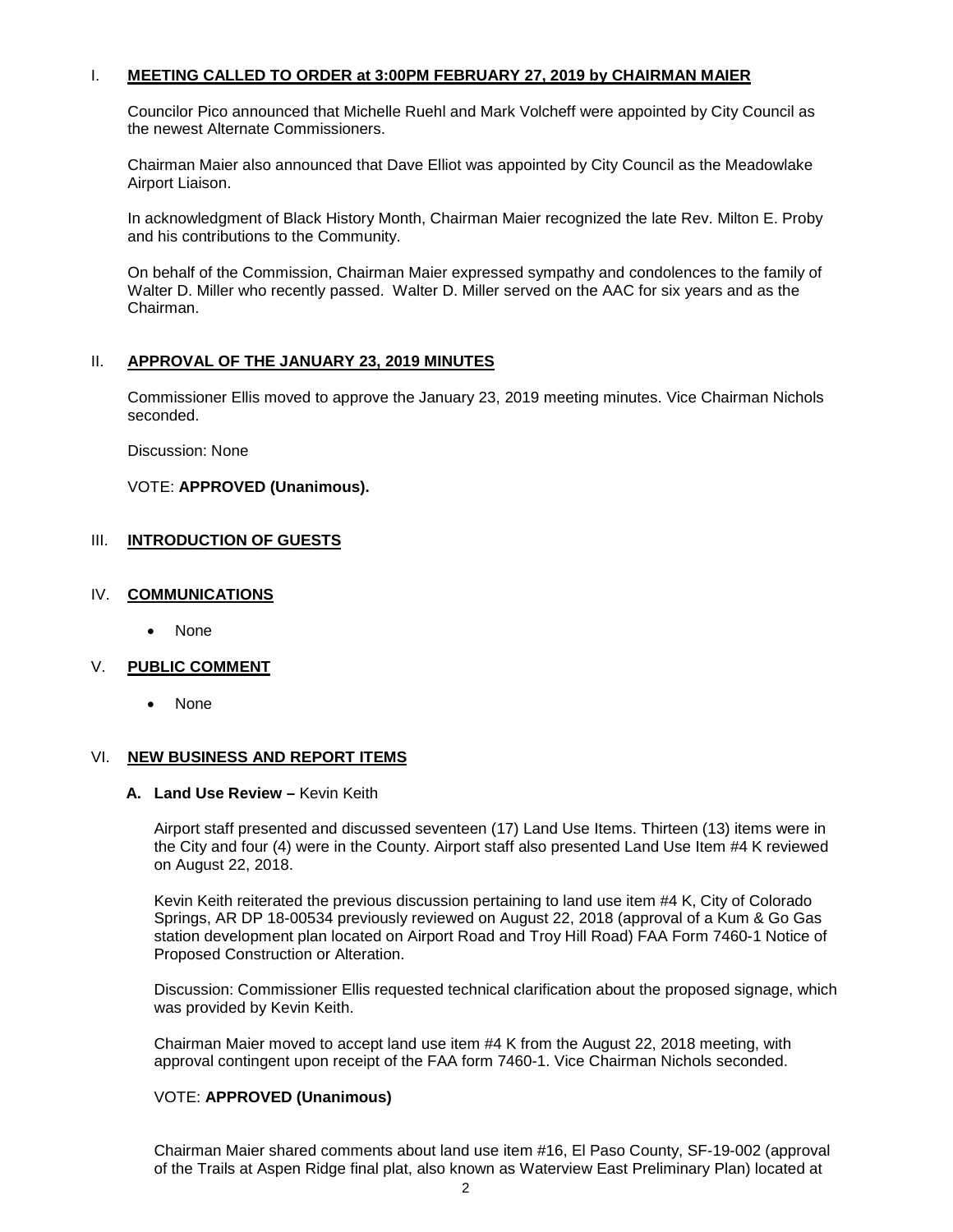Bradley Road and Powers Boulevard. This land use item had been reviewed previously by the Commission.

Vice Chairman Nichols made a motion to approve land use item #16 as recommended by airport staff. Commissioner Ellis seconded.

### VOTE: **APPROVED (Unanimous)**

Chairman Maier commented about the proposed land use (light industrial) in close proximity to the airport; land use item #15, El Paso County, PR919-003 (approval of a site development plan for Appaloosa Highway 24 Subdivision Filing No. 1A Lot 2 a 10,800 sq. ft. light industrial building located on Platte and Powers). It is requested that airport staff include past land use item summaries when referencing a current land use item. The Commission requested additional zoning information for review.

Councilor Pico suggested that if there were a list of items that were not compatible within a zone, there might be additional verbiage that can be added to the proposed zoning.

Chairman Maier moved to recommend approval of land use item #15 as presented. Commissioner Myers seconded.

### VOTE: **APPROVED (Motion passed 3 to 2 with Vice-Chairman Nichols and Commissioner Ellis Voting "No".)**

Note: Subsequent to the meeting, Airport Staff determined the proposed land usage would be as a warehouse facility, not as a light industrial facility.

Chairman Maier requested the status of the FAA on the 7460-1 that was submitted with land use item #1, City of Colorado Springs, AR CM2 19-00027. The airport is currently awaiting a response from the FAA.

Kevin Keith will investigate adding an Airport Noise Acknowledgement statement to the airport conditions of approval on land use item #8, City of Colorado Springs, CPC CU 19-00017, CPC NV 19-00018, and AR FP 19-00055, (approval of the Torin Point for Rent Conditional Use development plan).

Vice Chairman Nichols moved to approve land use items  $1 - 5$ ,  $7 - 14$ , and 17 as recommended by the airport staff. Chairman Maier seconded.

### VOTE: **APPROVED (Unanimous)**

Discussion: The Commission requested additional information prior to considering land use item #6, City of Colorado Springs, AR DP 18-00875 and AR FP 18-00876 (approval of the Cosmic/AES development plan) is contingent upon additional information provided.

Chairman Nichols made a motion to table land use item #6 pending further information. Commissioner Myers seconded.

### VOTE: **APPROVED (Unanimous)**

### **B. Director's Airport Business Report**

- Project Status Report Steven Gaeta
	- o The wind damage terminal roof replacement completion date was moved back to March 2019 due to cold weather.
	- $\circ$  The  $2^{nd}$  floor construction is expected to be completed by the end of the week.
	- The deicing pad design date has been moved back to May 2019 and will have no effect on the US Forest Service plans.
		- $\triangleright$  The US Forest Service will continue to operate under agreement on the A/DACG space over the summer 2019.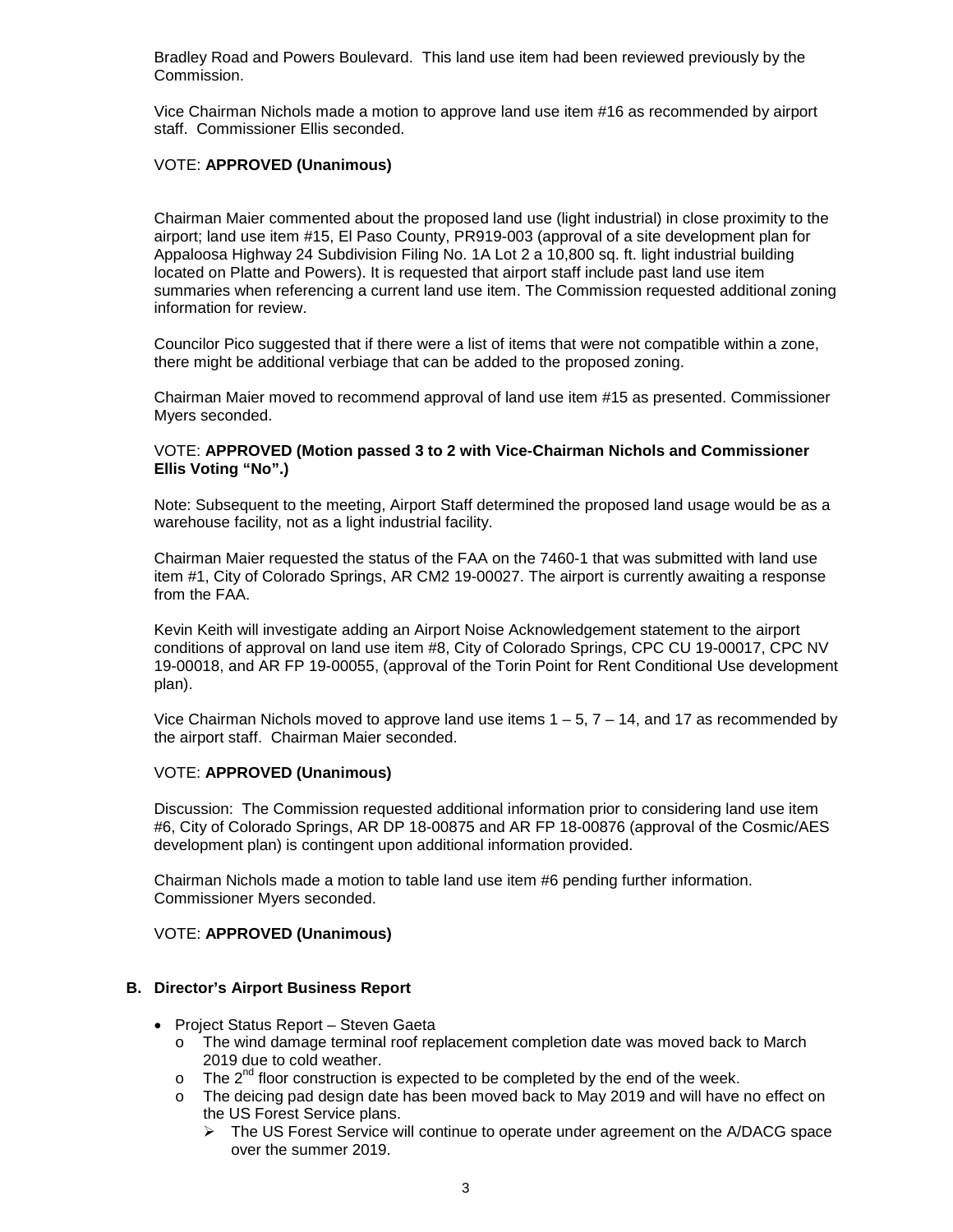- $\triangleright$  The airport met with the FAA and discussed possible funding for the deicing pad design. But, the FAA did not deem the funding essential for a Forest Service ramp.
- $\triangleright$  The airport is currently in the design phase of the deicing pad and the construction will begin in the later part of the summer of 2019.
- o Vice Chairman Nichols mentioned the Pikes Peak Regional Airshow event is scheduled for the  $21^{st}$  and  $22^{nd}$  of September 2019. Steven Gaeta affirmed that there will be no scheduled construction during the event.
- Chairman Maier inquired if the airport had appointed a Rate and Charges Consultant. Greg Phillips shared that the airport is currently on the  $3<sup>rd</sup>$  round of drafts for a Request for Proposal (RFP).
- Traffic Trend Report Josh Stone
	- o An overview of the monthly enplanements, passengers, and load factor totals for the previous twelve months were reviewed. As of today, the airlines have more seats sold than in the past ten (10) years.
	- o Frontier is expected to announce their 2019 seasonal flights in the next 4 to 5 weeks.<br>
	o Greg Phillips and Josh Stone met with Sun Country Airlines in February 2019 and are
	- Greg Phillips and Josh Stone met with Sun Country Airlines in February 2019 and are scheduled to meet with Delta Airlines in Atlanta on March 12, 2019.
	- o Greg Phillips and Josh Stone are scheduled to attend the Jump Start Conference in Nashville on June 3, 2019.
	- o The airport has continued to work with Mike Boyd, Air Service Consultant. Mike has helped Josh Stone train on new software programs that will help with research and data collection.
- Greg Phillips talked about the new airport trade show booth that was constructed to represent the airport.
- Airport staff is scheduled to attend the Maintenance, Repair, and Overhaul (MRO) conference in Atlanta in April 2019 and the trade show booth will be displayed at the conference.
- Chairman Maier inquired if the airport had reached out to any MRO to discuss coming to the airport. The airport has met with several potential future tenants and none have displayed any interest as of yet.
- The Commission requested a presentation of five (5) to seven (7) strategic priorities of the airports vision for 2019. The airport will work on a presentation and have it ready for review at the April AAC meeting.
- COS Financial Report Due to the year-end audit, the January and February 2019 financial reports will be available in March.
- Airport Business Development Report Troy Stover
	- o The Fed Ex facility continues to move forward and is expected to be completed by July or August 2019.
	- o The utility planning for the National Museum of WWII Aviation was signed on February 26, 2019 and has been approved by the utility department and airport to move forward.
	- o JC Aviation is selling their hangar and the airport is currently working with a potential buyer.<br>
	Fine airport has negotiated repossession of land to put in a road that will give access to
		- The airport has negotiated repossession of land to put in a road that will give access to the east side of the facility.
		- $\triangleright$  The stipulation of the new lease includes the design of a roadway that will open up 20 acres of ground and land access.
		- $\triangleright$  Development is expected to begin in 2020.
	- o The TKC Hangar, built by Western for Sierra Nevada, is working on a Temporary Certificate of Occupancy (TCO) and their first aircraft is scheduled to arrive in March 2019.
	- o Sierra Nevada will have the cloth tent that is currently at the facility enclosed and create a temporary hangar to use for the next 4 to 6 years.
		- $\triangleright$  The attorneys are finalizing the language for the lease of a 12,500 sq. ft. speculation hangar being built on the west side.
	- o Discussions of an airport hotel continue due to the demand for meeting space availability in the community.
	- o Project Jungle is near completion and closing in a few weeks is anticipated.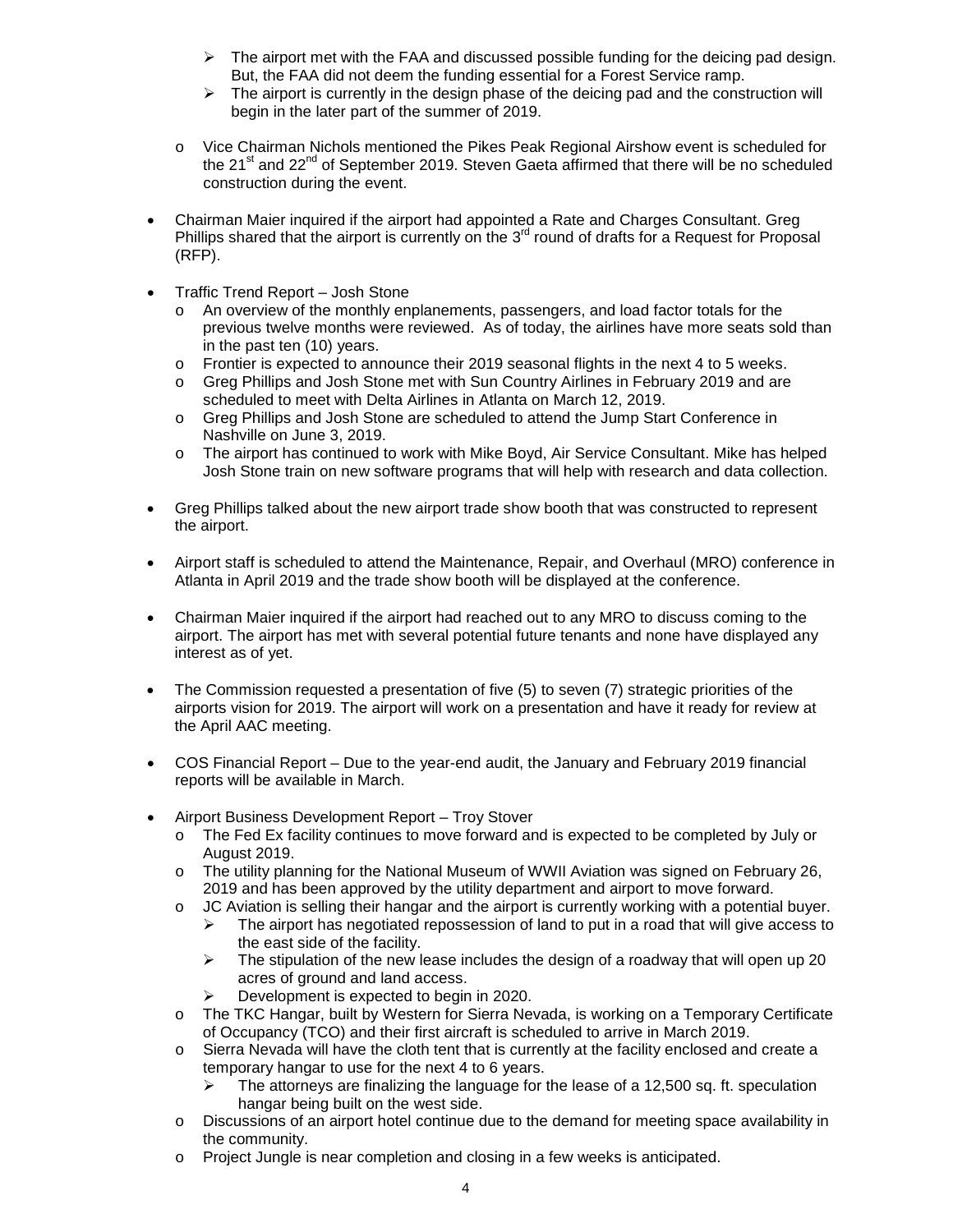- o The 50 acre lease with the City Street Division on the east side of Marksheffel Road. has turned out to be a vast partnership for the airport and a great place for the Street Division to perform their material separation.
- $\circ$  Since funding for the deicing ramp were denied, the airport will continue design and construction using alternate financial funds.
- o The US Forest Service is executing a 2 week training session beginning May 3, 2019. The US Forest Service is scheduled to begin their vertical construction of a fully operating VLAT in the summer of 2020.
- Commissioner Myers asked if it were necessary, in the property lease, to include the verbiage for deeds outside the perimeter. Troy Stover replied due to FAA restrictions on Fee Simple Transaction the land sales must include deed restrictions. Before a land sale can be reached, City Council must be made aware of the deed restrictions to ensure that the airport is protected as long as it remains on the current property.
- Greg Phillips mentioned at in January 2019 Vice Chairman Nichols, Commissioner Myers, and Commissioner Biancur were present at the Colorado Airport Operators Association (CAOA) conference. Commissioner Biancur made a presentation regarding encroachment and there was a lengthy discussion concerning the participation of the State in insuring the protection around airports.
- Greg Phillips and County Commissioner VanderWerf met with Robert Olislagers, Executive Director of Centennial Airport to discuss the State's position in protecting airports. Robert Olislagers shared his opinion that the state is lacking an obvious position in protecting airports.
- The unveiling of the Don Stratton USS Arizona Commissioning Ceremony is scheduled for April 24, 2019. The airport is anticipating approximately 250 guests to the event.
- Greg Phillips announced the retirement of Jeff Newton, Airport Communication Center Supervisor on March 1, 2019 after 21 years of serving COS.
- IT Master Plan Duane Wilson
	- o An overview of the COS-IT Master Plan project goals for 2019 was presented.
- Brett Miller met with the FAA and they are not supportive of funding the installation of an Approach Lighting System (ALS) on runway 35R. The FAA believes that the approaches that are currently available meet the airports operational needs and capacity into the future. The airport is considering hiring a planning firm to research additional statistics to determine if in the future the lighting system would pay for itself.

# VII. **OTHER BUSINESS**

# VIII. **COMMISSION MEMBERS' COMMENTS**

- Alternate Commissioner Ruehl asked when the rehabilitation of the west runway is expected to take place. Brett Miller responded that the rehabilitation is a 300 day project and is scheduled to begin in the year 2020.
- Commissioner Myers shared that the Colorado Aeronautics Board approved funding for an automated weather observation system in 29 airports throughout the states. The Aeronautics Board will consume 90% or \$10,000 maximum annual funding towards maintenance fees to keep the systems operational.
- Commissioner Myers invited all that are interested to join him in the director's conference room on March 12, 2019 at 1400 hours to listen in on a webinar regarding encroachment in the State of Kentucky.
- Commissioner Ellis expressed his appreciation for the airport presentation of seven (7) strategic priority goals for 2019 that will be presented in the April 2019 AAC meeting.